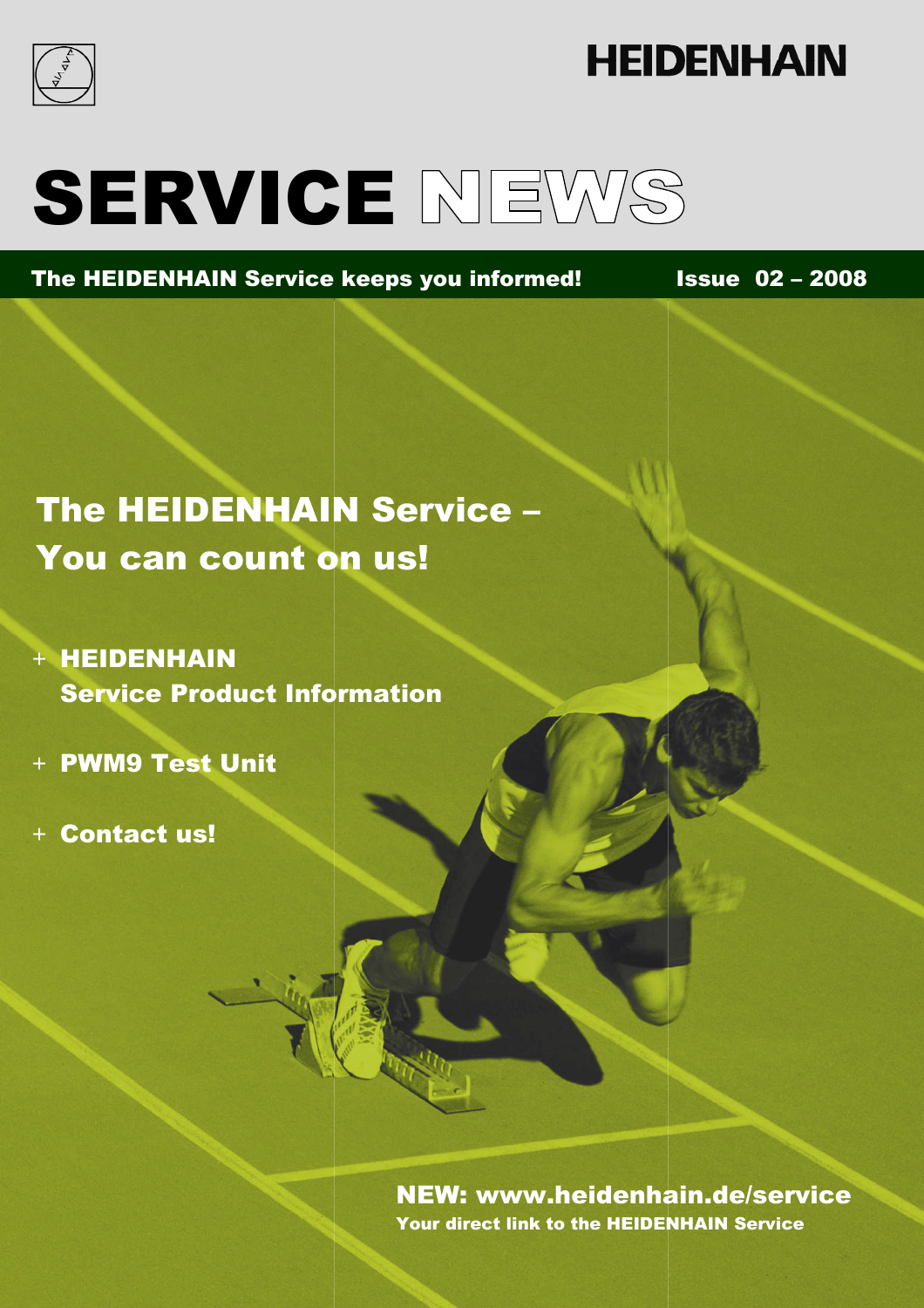# **HEIDENHAIN Service Product Information**

### **HEIDENHAIN Service Product Information**

**40 Years of Service Competence Available Online**

### The online service **HEIDENHAIN Service Product Information** provides fast and easy access to technical and practical knowledge of HEIDENHAIN products gathered over 40 years. Products that have been in the field for a long time are included as well.

To ensure that you don't miss any product information, the system also comprises accessories such as cables and testing equipment. The documentation area contains the most various publications such as manuals, exchange instructions and mounting instructions. The system also offers the possibility of saving and forwarding the links to selected products.

### **How can I search the system?**

For searching the system offers two possibilities:

- **•** Either you search by product name.
- **•** Or you search by product ID.
- **•** Please click the HELP button for more information.

| <b>Hier finden Sie Ihr Produkt</b> |                                                               | Hilfe |
|------------------------------------|---------------------------------------------------------------|-------|
|                                    | Geben Sie hier bitte die Produkt ID oder den Produktnamen ein |       |
| Produkt ID                         | 315416-17                                                     |       |
| Produktname                        |                                                               |       |
|                                    |                                                               |       |

### **You will find the Service Product Information under:**

### **www.heidenhain.de**

- $\rightarrow$  Services and Documentation
- $\rightarrow$  Technical Service
- $\rightarrow$  Service Product Information

Or you visit: **http://hesispub.heidenhain.de/hesis**

| 以                                                            |                                        |                                                                                                     |         |              |               | Link senden |             |
|--------------------------------------------------------------|----------------------------------------|-----------------------------------------------------------------------------------------------------|---------|--------------|---------------|-------------|-------------|
|                                                              | Produkt ID<br>315416-17<br>Produktname | LB 382 840 5,0 ML/2  S 52S12  0,00 ~1 Vss 39 01                                                     |         |              |               |             |             |
| Produktbeschreibung                                          |                                        |                                                                                                     |         |              |               |             |             |
| Messlänge:                                                   |                                        | großprofiligem Maßstabgehäuse für Messlängen bis<br>3040mm (einteiliges komplettes Gerät)<br>840 mm |         |              |               |             |             |
|                                                              |                                        |                                                                                                     |         |              |               |             |             |
| Genauigkeitsklasse: ± 5,0 µm<br><b>Dokumente</b><br>ż<br>Art |                                        |                                                                                                     | Sprache | Dokument-Nr. | Version Blatt |             |             |
| Montageanleitung                                             |                                        |                                                                                                     | rou:    | 324262       | 01            | 01          | PD          |
| Austauschanleitung                                           |                                        |                                                                                                     | mu      | 349444       | 00            | 01          | PDF<br>Adob |
| Zubehör                                                      |                                        |                                                                                                     |         |              |               |             |             |
| Teile-Nr.                                                    |                                        | Teile-Name                                                                                          |         |              |               |             |             |
| 226270-02                                                    |                                        | Anschlussstück m. Drossel                                                                           |         |              |               |             |             |
| Nachfolger                                                   |                                        |                                                                                                     |         |              |               |             |             |

#### **What kind of information is available?**

- **•** Basic information
- **•** Article texts
- **•** Successor units
- **•** Accessories

### **Which documents are available?**

- Exchange Instructions
	- User's Manuals
	- Mounting Instructions
	- Service Manuals
- **Technical Service** + Company  $+$  Jobs & Career + Products and Applications + Services and Documentation EIDENHAL ocumentation Porta **Information Portal Training Portal Technical Service** Helpline Helpline **Service Product Service Contracts** Service Contracts **Information** Service Product Informatio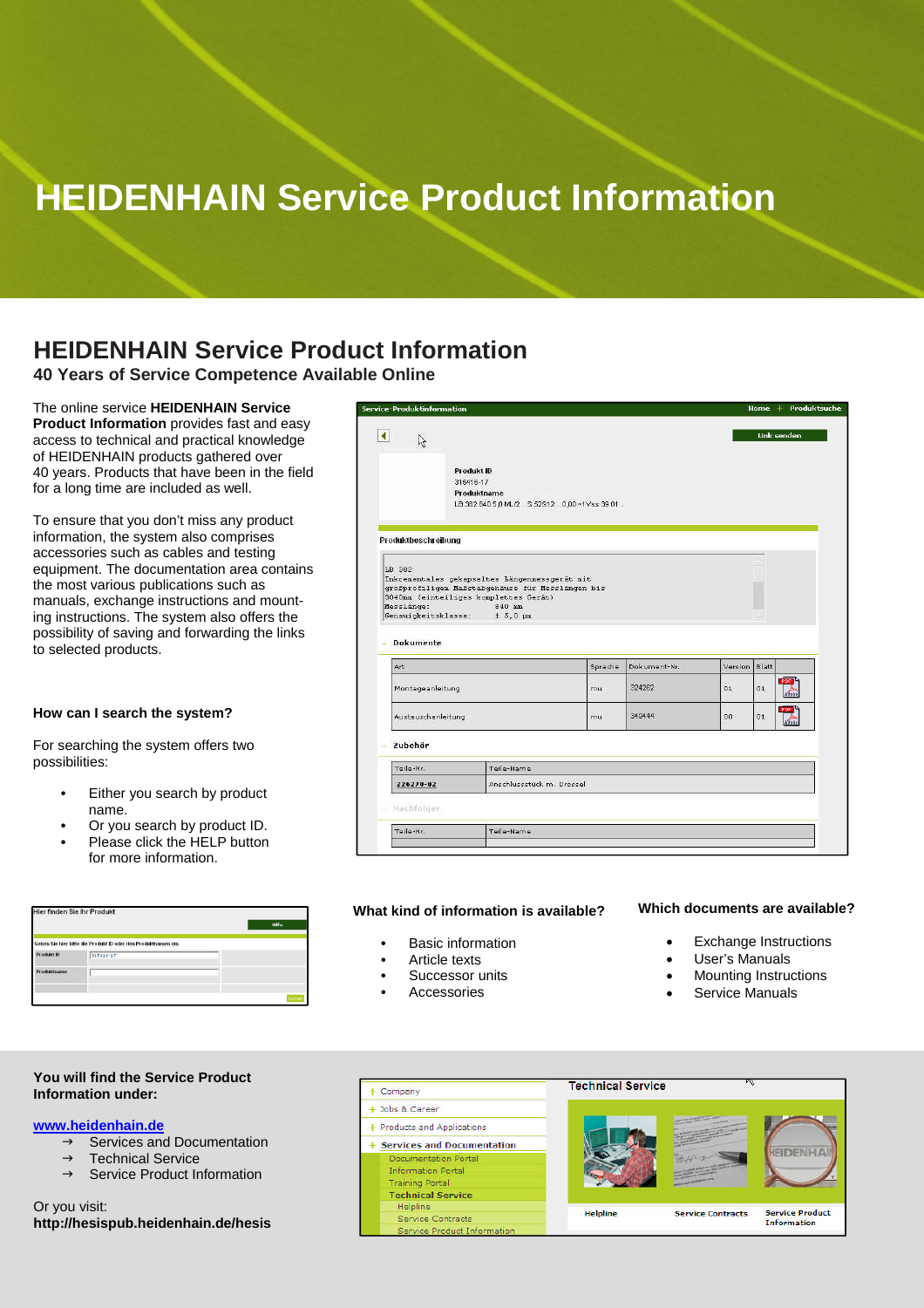## **Testing Equipment for HEIDENHAIN Encoders**

**For 1Vpp, 11µApp, TTL and HTL Interfaces**

### **PWM 9 – Modular Inspection Kit for HEIDENHAIN Encoders**

The **PWM 9** is a universal measuring device for checking and adjusting incremental linear and angular encoders from HEIDENHAIN.

The values can be read on an LCD monitor. Soft keys provide ease of operation. The PWM 9 can be connected in series between the encoder and the subsequent electronics. Because the control loop is not interrupted, it is also possible to conduct **measurements during running operations**. The features are divided between the PWT mode and PWM mode.

In the **PWT mode**, the graphic bar display facilitates quantitative and qualitative evaluation of the analog incremental signals and the reference signal. The integrated adjustment aid for exposed linear encoders speeds the scanning-head mounting process.

In the **PWM mode**, the user can measure quantities such as on-off ratios, phase angle, and amplitudes of current and voltage. He can also configure the settings of the PWM 9.

For checking the various encoder signals, HEIDENHAIN offers a variety of expansion modules (interface boards) that are easily exchanged from outside the housing.





### **Inputs:**

For PWM 9 there are 5 different interface boards. Each board supports one interface.

Currently modules are available for: 1Vpp, 11µApp, TTL, HTL and EnDat/SSI/commutation signals (without display of position values or parameters).

#### **Outputs:**

Inputs are connected through to the subsequent electronics. BNC sockets for connection to an oscilloscope.

### **Specifications:**

**Power supply:** 10 V to 30 V, max. 15 W Power supply unit included **Dimensions:** 150 mm x 205 mm x 96 mm **Weight:** approx. 2 kg

### **Functions:**

**Measurement** of signal amplitudes, current consumption, operating voltage and scanning frequency.

**Graphic display** of incremental signals (amplitudes, phase angle and on-off ratio) and the length and width of the reference signal.

**Display symbols** for the reference mark, fault detection signal and counting direction.

**Universal counter**, interpolation selectable from single to 1024-fold.

**Adjustment aid** (PWT mode) for exposed linear encoders.